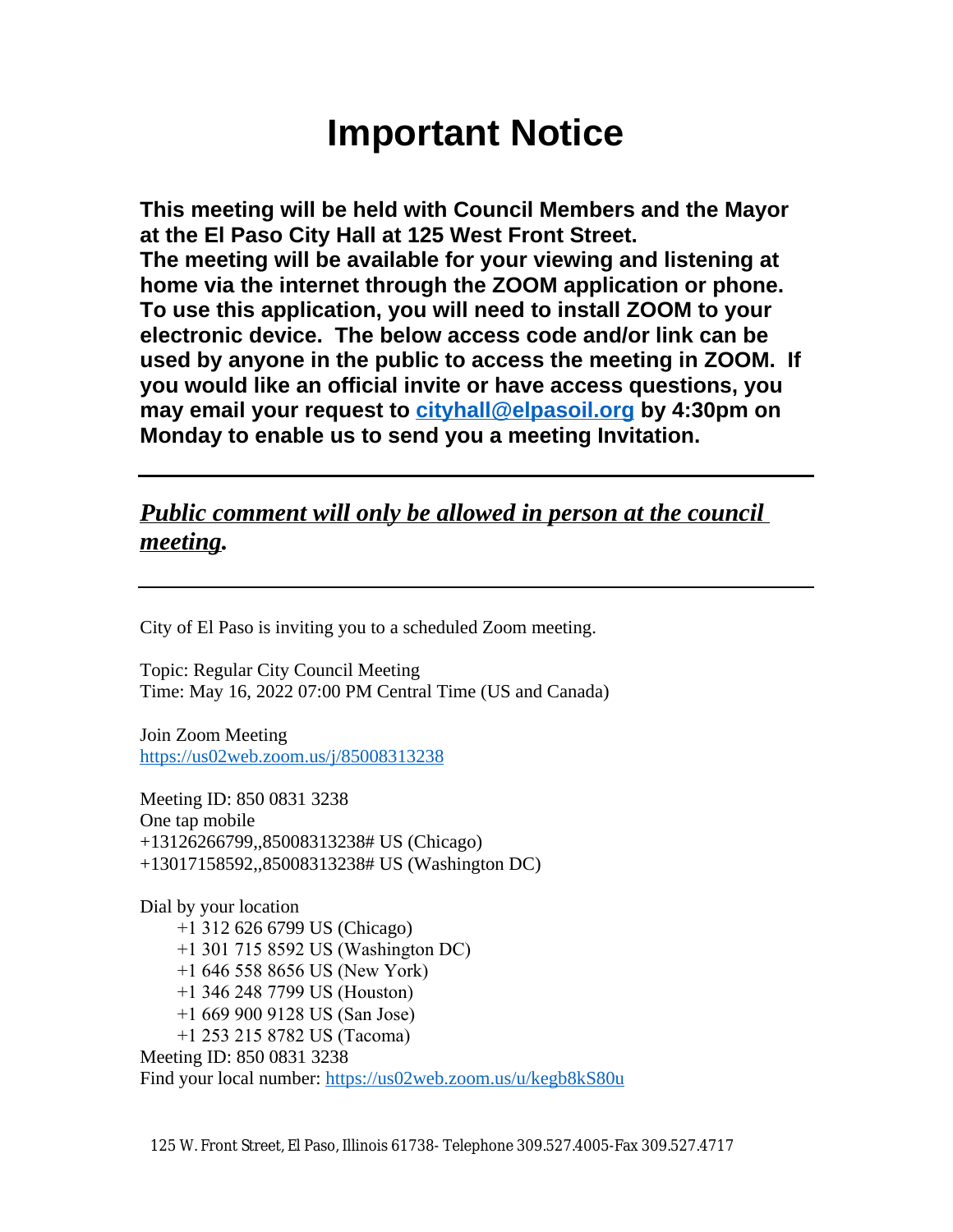CITY OF EL PASO CITY COUNCIL MEETING AGENDA El Paso City Hall 125 West Front Street Monday May 16, 2022 7:00 PM

## **1. Call to Order:**

## **2. Pledge of Allegiance:**

## **3. Roll Call:**

| <b>JW Price</b>              | Mayor    |
|------------------------------|----------|
| <b>Thad Mool</b>             | Ward I   |
| <b>Will Moore</b>            | Ward I   |
| <b>Alex Brucker</b>          | Ward II  |
| <b>Mary Ellen Kilpatrick</b> | Ward II  |
| <b>Jenny Staulcup</b>        | Ward III |
| <b>Brandon Barker</b>        | Ward III |

# **4. Approval of Agenda:**

#### **5. Consent Agenda:**

- A. Consideration and approval of the minutes for the April 25, 2022 City Council Meeting.
- B. Consideration and approval of the Register of Bills from April 26, 2022 to April 30, 2022.
- C. Consideration and approval of Register of Bills from May 1, 2022 to May 16, 2022.
- D. Consideration and approval of the Treasury Report for April 2022.

# **6. Public Comments:**